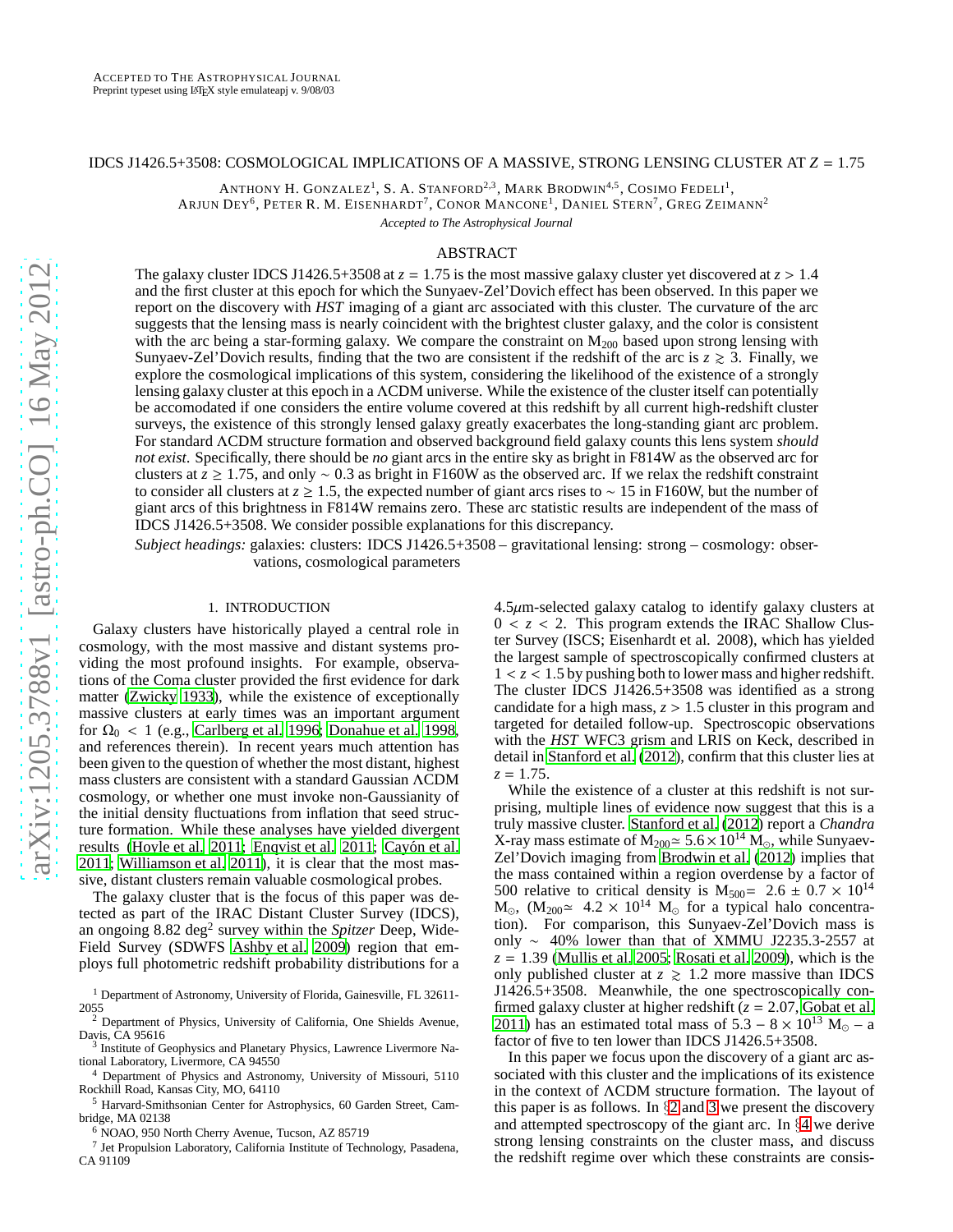tent with the SZ mass. We then extend our discussion in §[5](#page-3-0) to consider the probability for the discovery of a giant arc associated with this cluster. Finally, in §[6](#page-5-2) we summarize our results and consider potential theoretical modifications that may resolve the arc statistic discrepancy. Throughout this paper we use cosmological parameters consistent with the seven year WMAP results ( $\Omega_A = 0.728$ ,  $H_0 = 70.4$  km s<sup>-1</sup>,  $\sigma_8 = 0.809$ ; [Komatsu et al. 2011\)](#page-6-11).

# 2. DETECTION OF A GIANT ARC

<span id="page-1-0"></span>We obtained *HST* imaging with the Advanced Camera for Surveys (ACS; [Ford et al. 2003](#page-6-12)) and Wide-Field Camera 3 (WFC3; [Kimble et al. 2008\)](#page-6-13) as part of Cycle 17 program 11663 (PI: Brodwin) between 08 July 2010 and 07 November 2010. The total exposure times in F814W and F160W were 4.5 ks and 2.6 ks, respectively. Further details are provided in [Stanford et al. \(2012](#page-6-7)). Subsequent grism observations in Cycle 18, coupled with Keck spectroscopy, confirm that the galaxy cluster is real and at  $z = 1.75$  [\(Stanford et al. 2012\)](#page-6-7).

Within the *HST*/ACS and WFC3 imaging we identify a highly elongated object which we interpret as a strong arc lensed by the cluster. We present a composite F814W+F160W image of the cluster field in Fig. [1,](#page-2-1) highlighting this object. The length is 4"8 but the width is unresolved in the *HST* photometry, and hence it easily satisfies the standard length-to-width criteria for a giant arc  $(l/w > 10)$ ; [Wu & Hammer 1993\)](#page-6-14). The curvature of the object is consistent with lensing by the cluster potential, and the color can be used to further constrain the nature of the object.

#### 2.1. *Arc Photometry*

We extract the magnitude of the arc within a polygonal aperture constructed to enclose the full extent of the arc. The enclosed area within the aperture is  $9.0$  arcsec<sup>2</sup>, and the extent along the major axis is  $6\rlap{.}^{\prime\prime}7$  (Fig. [1\)](#page-2-1). As part of this procedure we first use Source Extractor [\(Bertin & Arnouts](#page-5-3) [1996\)](#page-5-3) to generate a background map. The flux and background are measured both within the source aperture and for an ensemble of blank-sky apertures surrounding the arc, from which we can calculate the aperture-to-aperture photometric variance. We measure F814W=  $24.29 \pm 0.31$  mag and F160W=  $23.75 \pm 0.21$  mag (AB). Given the large uncertainties in the total magnitude, the integrated color of the arc, F814W–F160W=  $0.55 \pm 0.37$  mag, is only modestly constrained. To obtain an improved estimate of the color, we recompute the color within a smaller,  $0.^{\prime\prime}8\times0.^{\prime\prime}4$  rectangular aperture that includes the region with the highest signal-to-noise ratio (Fig. [1\)](#page-2-1). Within this aperture we obtain a more precise, statistically consistent color, F814W–F160W=  $0.25 \pm 0.13$ mag. As expected for an arc, we see no evidence for color changes along its length that might be indicative of a chance superposition of sources.

What does this color imply about the source galaxy? The fact that the source is not a drop-out in F814W constrains the redshift to be  $z \leq 6$ . The observed color is similar to that of  $z \sim 4$  *B*−band dropouts [\(Gonzalez et al. 2011\)](#page-6-15). For a somewhat more complete picture of plausible redshifts, we consider the predicted colors from a suite of [Bruzual & Charlot](#page-5-4) [\(2003](#page-5-4)) stellar population models. For a [Chabrier \(2003\)](#page-6-16) mass function and solar metallicity, the observed color is inconsistent with passively evolving stellar populations at all redshifts. To be precise, single burst models in which star formation has ceased more than ∼100 Myrs earlier uniformly predict F814−F160W colors that are significantly redder than observed regardless of the formation redshift. Conversely, models with an exponentially declining star-formation rate (τ−models) can successfully reproduce the observed color at higher redshifts. These models place a lower bound on the redshift as a function of  $\tau$  and the assumed formation redshift. For  $\tau = 1$  Gyr,  $1\sigma$  consistency with the observed color requires  $z > 1.75$  (2.5) for  $z_{form} > 2$  (3). Smaller values of  $\tau$ increase the minimum redshift.

### 2.2. *Arc Geometry*

The location of the arc is such that no nearby individual galaxies appear to be contributing significantly to the lensing, and the curvature is consistent with the centroid being nearly coincident with the brightest cluster galaxy (BCG). If we make the assumption that the lensing is indeed centered upon the BCG, then the radius of the arc is  $\theta = 14\degree/6 \pm 0\degree/2$ . There is however no guarantee that the BCG lies directly at the bottom of the potential in the absence of a detailed lensing model, so for the analysis below we assume an uncertainty of 30 kpc in the centroid, which corresponds to a 3"4 uncertainty in the radius of the arc. For local clusters from the Lo-CuSS program roughly 68% of clusters have offsets between the BCG and X-ray peak less than this value [\(Sanderson et al.](#page-6-17) [2009\)](#page-6-17).

# 3. GEMINI AND *HST* SPECTROSCOPY

<span id="page-1-1"></span>We attempted to obtain a redshift for the giant arc using Gemini North. We targeted  $Ly\alpha$  emission during 6.5 hr of Director's Discretionary Time, using GMOS for long slit spectroscopy. The data were acquired between 26 June 2011 and 06 July 2011 (UT) using the B600 grism, which is blazed at 4610 Å. We observed with a central wavelength of 5150 Å and two pixel binning in both the spatial and spectral directions using a 1"0 slit. The resultant spatial and spectral resolutions are 0'.' 146 pix<sup>-1</sup> and 0.9 Å pix<sup>-1</sup>, respectively, and the slit was positioned to lie along the long axis of the arc at a position angle of 270.85 degrees. We obtained  $13 \times 1780$  s exposures, dithered in both the spatial and the spectral dimensions, for a total on-source exposure time of 6.43 hr. The seeing during these observations ranged from 0.'67 to 1.'08, with a median seeing of 0.77 based on an early M-type star which was serendipitously observed in the majority of the observations. Conditions during the observations were mostly photometric, but included some data taken during 70th percentile (patchy cloud) conditions.

The redshift constraints arising from the cluster redshift (i.e.,  $z > 1.75$ ) and the fact that the arc is detected in the F814W imaging (i.e.,  $z \le 6$ ) provide a first bound on the redshift. Within this range we focused upon  $z \leq 4$  and designed the observations to be sensitive to strong  $Ly\alpha$  emission (comparable to a Lyman Alpha Emitter), if present for  $2 \le z \le 4$ . We reduced the data using standard long slit procedures within IRAF. Unfortunately, we detect neither any continuum nor any emission lines at 3590 Å  $< \lambda < 6660$  Å  $(2.0 < z < 4.5$  for Ly $\alpha$ ).

We also attempted to obtain a redshift for the arc using *HST*/WFC3 grism data from program 12203 (PI Stanford). The data and reduction procedure are both described in [Stanford et al. \(2012\)](#page-6-7). Neither continuum nor emission lines for the arc were detected with either the G102 or G141 grisms, which together cover the wavelength range  $0.8\mu$ m  $\langle z \rangle$  < 1.65 $\mu$ m. Using simulations run with the aXeSIM software, we calculate that the corresponding emission line detection threshold corresponds to  $f < 4 \times 10^{-16}$  erg s<sup>-1</sup> cm<sup>-2</sup>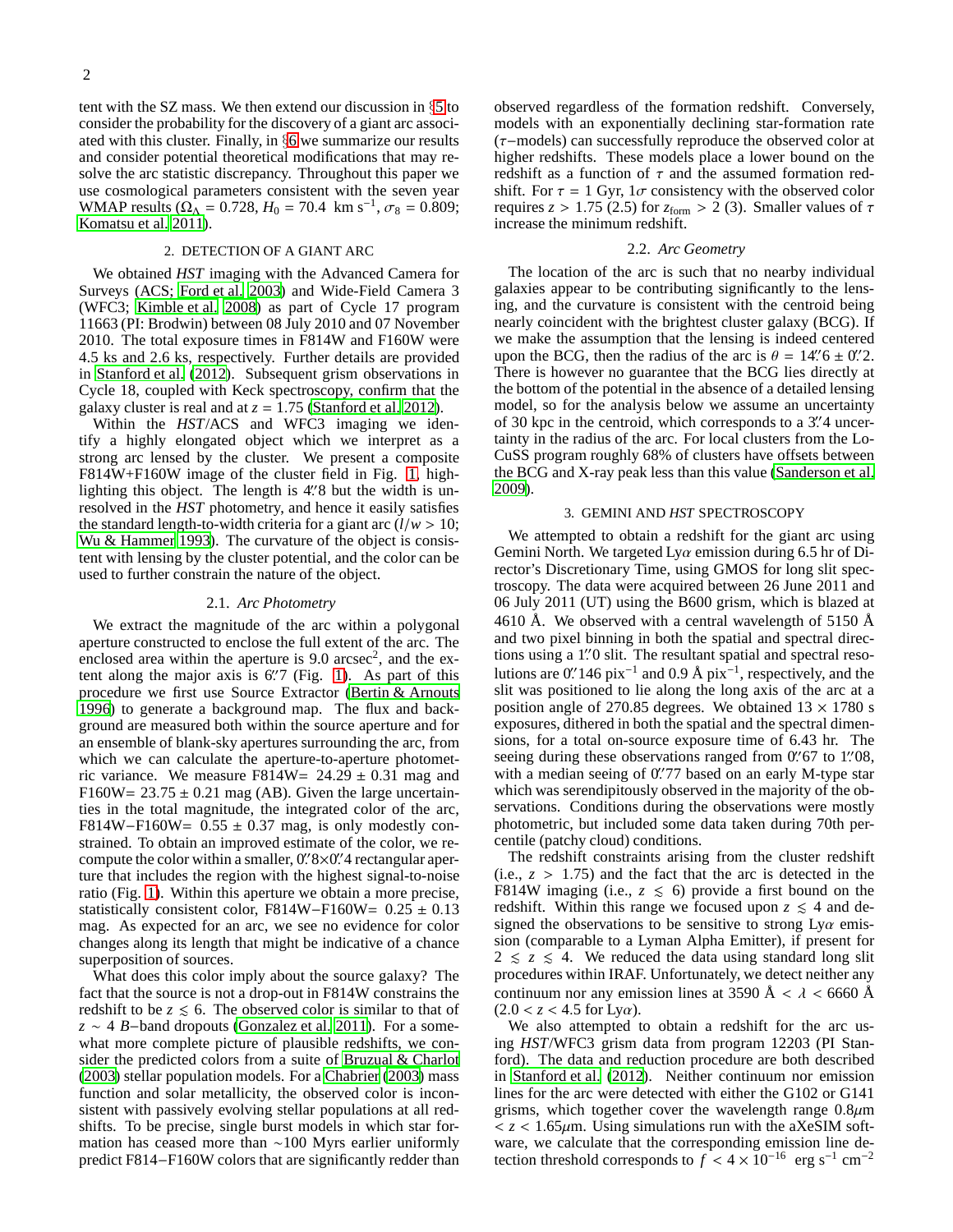

<span id="page-2-1"></span>FIG. 1.— *Left–* Combined F814W+F160W image of the cluster center and giant arc. The field of view is 30′′; North is up and East is to the left. *Right–* Zoomed-in version of the same image centered on the arc. The polygon is the aperture used to extract the arc photometry, while the smaller rectangle is the region within which the color was determined. The field of view is 12.5 across. The images have been smoothed with 5 pixel and 3 pixel Gaussian kernels, respectively, to enhance the contrast.

at 0.95 $\mu$ m and  $f \leq 3 \times 10^{-16}$  erg s<sup>-1</sup> cm<sup>-2</sup> at 1.35 $\mu$ m (5  $\sigma$ ).<sup>8</sup> Given the non-detection of Ly $\alpha$  with either GMOS or *HST*/WFC3 spectroscopy, *HST* narrow- or medium-band imaging may be the most promising avenue for refining the redshift estimate for this arc.

### <span id="page-2-0"></span>4. CLUSTER MASS FROM STRONG LENSING

#### 4.1. *Enclosed Mass within the Arc*

Under the assumption of circular symmetry for the cluster lens, we calculate the total mass enclosed by the giant arc as a function of the source redshift. In this case the arc radius  $\theta_a$  $\sim$  125 kpc at  $z_L$  = 1.75) identifies the radius of the tangential critical curve, which can be easily related to the enclosed mass through the relation,

$$
M_a = \pi \Sigma_c \; \theta_a^2,\tag{1}
$$

where  $\Sigma_c$  is the lensing surface critical density, which reads

$$
\Sigma_{\rm c} = \frac{c^2}{4\pi G} \frac{D_{\rm S}}{D_{\rm L} D_{\rm LS}}.\tag{2}
$$

In this equation  $D_L$ ,  $D_S$ , and  $D_{LS}$  are the angular diameter distances to the lens, to the source, and from the lens to the source, respectively.

We emphasize that this enclosed mass is independent of the specific density profile assumed for the lens. One important caveat in this estimate, however, is that the assumption of circular symmetry is known to yield an overestimate of the enclosed mass for more realistic systems with intrinsic ellipticity. To approximately account for this effect, we assume that the circular model results in a factor of ∼ 1.6 overestimate of the mass, consistent with [Bartelmann \(1995](#page-5-5)), and quote values below that include this correction.

In Figure [2](#page-3-1) we show the resulting enclosed mass as a function of the source redshift. The closer the source is to the deflector, the larger the enclosed mass needs to be due to the geometric suppression of the lensing efficiency. The uncertainty in the enclosed mass shown in the Figure corresponds to the uncertainty in the arc radius, for which we adopt the nominal value of 30 kpc (see §[2\)](#page-1-0). The value for the enclosed mass reaches a lower limit of  $M_a = 6.9 \pm 0.3 \times 10^{13}$  M<sub>o</sub> for  $z_s = 6$ . The enclosed mass in this central 125 kpc region, which contains minimal assumptions, already is comparable to the total mass inferred for the only spectroscopically confirmed cluster at higher redshift [\(Gobat et al. 2011\)](#page-6-10).

# 4.2. *M*<sup>200</sup>

<span id="page-2-2"></span>The next step is to estimate the total mass within  $r_{200}$  for the cluster. This problem is underconstrained, necessitating several simplifying assumptions. We initially assume that the density profile of the cluster is well represented by a spherical NFW model [\(Navarro et al. 1996](#page-6-19), [1997\)](#page-6-20). For a given virial mass, we compute the concentration of the dark matter halo according to the prescription of [Gao et al. \(2008](#page-6-21)), which is in turn a modified version of the original NFW prescription. The [Gao et al. \(2008\)](#page-6-21) formula has been extensively tested against numerical simulations, including the high redshift regime relevant to the current analysis, and is expected to provide improvement over the prescriptions of [Eke et al.](#page-6-22) [\(2001\)](#page-6-22) and [Bullock et al.](#page-6-23) [\(2001\)](#page-6-23).

To account for asymmetries in the cluster mass distribution, we next assign a non-vanishing ellipticity to the lensing potential, according to the procedure summarized in [Meneghetti et al.](#page-6-24) [\(2003\)](#page-6-24). Finally, we assume that the arc is produced by a source lying near one of the caustic cusps situated along the major axis of the lens, so that the arc radius corresponds to the maximum elongation of the critical curve. Thus, we vary  $M_{200}$  until we find a match between this maximum elongation and  $\theta_a$ .

In Figure [2](#page-3-1) we show the resulting  $M<sub>200</sub>$  as a function of the source redshift. We assume an ellipticity,  $e_m \approx 0.32$ , consistent with the mean of the ellipticity distribution presented in Figure 7 of [Fedeli & Berciano Alba \(2009](#page-6-25)), and use the standard deviation of this distribution  $\sigma_e \approx 0.074$  to define the uncertainty shown by the shaded region. A caveat to this assumption is that this ellipticity distribution is derived at low redshift. [Lee et al. \(2005\)](#page-6-26) however demonstrated that evolution of the ellipticity distribution is expected to be negligible for *z* < 1.5, and sufficiently small at *z* < 2 as to not impact our calculations. From this analysis the derived value for  $M_{200}$  ap-

<sup>8</sup> <http://axe.stsci.edu/axesim/>

<sup>&</sup>lt;sup>9</sup> We refer the reader to [Meylan et al. \(2006\)](#page-6-18) for a detailed review of gravitational lensing.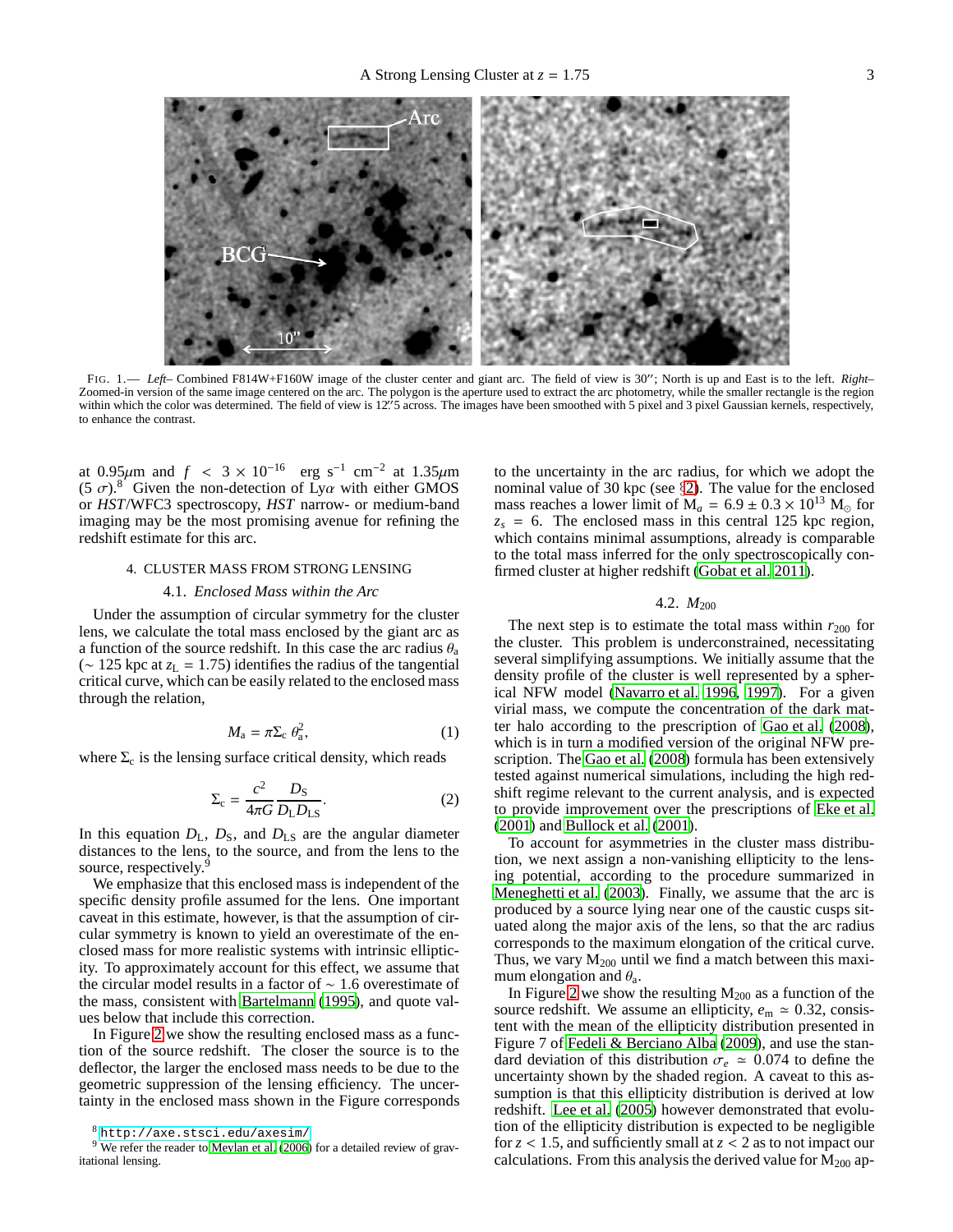proaches a lower limit of  $M_{200} = 2.8^{+1.0}_{-0.4} \times 10^{14} M_{\odot}$  as  $z_s \to 6$ , where the quoted uncertainty reflects the uncertainty in the ellipticity. For reference, we also show the results obtained with the same fiducial ellipticity  $e<sub>m</sub>$ , but assuming the original NFW prescription for the concentration (dashed curve). Since at high redshift the NFW concentration is always higher than other prescriptions, the required  $M<sub>200</sub>$  of the cluster is 35% smaller. Conversely, use of either the [Bullock et al. \(2001\)](#page-6-23) or [Eke et al.](#page-6-22) [\(2001\)](#page-6-22) prescriptions would lead to a larger value of  $M_{200}$ .

It should be noted that strong cluster lenses are usually a biased subsample of the whole cluster population, in the sense that they tend to be intrinsically more concentrated, and to be prolated with the major axis aligned along the line of sight [\(Hennawi et al. 2007;](#page-6-27) [Meneghetti et al. 2010\)](#page-6-28). This bias is expected to be even more severe in redshift and/or mass ranges where strong lensing is particularly rare, such as the case under consideration. It has also recently been observed that there may be a stronger than expected correlation between concentration and cluster mass, with lower mass systems having higher than expected concentrations (e.g., [Schmidt & Allen](#page-6-29) [2007;](#page-6-29) [Ettori et al. 2010;](#page-6-30) [Oguri et al. 2012\)](#page-6-31). Therefore, a concentration higher than that provided by the [Gao et al. \(2008\)](#page-6-21) prescription, which is a mean over the entire cluster population, might actually be more realistic in this circumstance. As an example, for a sample of lensing clusters at *z* ∼ 0.5 [Oguri et al. \(2009](#page-6-32)) found concentrations a factor of ∼ 2 higher than would be predicted by the [Gao et al. \(2008\)](#page-6-21) distribution. Simulations by [Meneghetti et al.](#page-6-28) [\(2010\)](#page-6-28) also indicate that projection effects may yield observed concentrations that are enhanced by up to a factor of two. In the current case, if we assume that the concentration is a factor of two above the [Gao et al. \(2008](#page-6-21)) prescription, then the derived  $M<sub>200</sub>$  would decrease by roughly a factor of 2.2.

In Figure [2](#page-3-1) and Table [1](#page-5-6) we also present the masses and associated uncertainties derived from the Sunyaev-Zel'Dovich analysis [\(Brodwin et al. 2012\)](#page-5-1). The two approaches appear to yield consistent estimates for  $M<sub>200</sub>$  if the source redshift lies at  $z \geq 3.5$ , or more conservatively  $z \geq 3$  if one includes the potential for reducing the lensing mass by up to a factor of ∼2 if the halo concentration is larger than for a typical cluster. Coupled with the color of the arc, these factors together argue that the most plausible redshift is  $3 \le z \le 6$ .

### 5. COSMOLOGICAL IMPLICATIONS

<span id="page-3-0"></span>The redshift of this cluster makes it a unique and interesting test for cosmological structure formation. To be specific, the most distant clusters known to host giant arcs prior to this study lie at *z* ∼ 1 (e.g., [Gladders et al. 2003;](#page-6-33) [Huang et al.](#page-6-34) [2009\)](#page-6-34). IDCS J1426.5+3508 significantly extends the redshift baseline over which arcs are known to exist. In this section we consider the probability for this massive, strong lensing cluster to exist and be detected in our survey. Specifically, given a standard ΛCDM cosmology with the seven year WMAP cosmological parameters, what is the probability of detecting a giant arc of this brightness behind a cluster at  $z > 1.75$ ?

In order to estimate how rare the observed gravitational arc is, we evaluate the number of arcs in the whole sky that are expected to be produced by galaxy clusters at redshift larger than  $z_L = 1.75$ . We first estimate, for a fixed source redshift  $z<sub>S</sub>$ , the contribution to the optical depth by structures in the desired redshift range,



<span id="page-3-1"></span>FIG. 2.— Mass of IDCS J1426.5+3508 as a function of redshift of the lensed source. The lower curve corresponds to the mass enclosed within the arc, with the shaded region denoting the uncertainty associated with the offset of the BCG relative to the cluster potential. The upper curve is the inferred M<sup>200</sup> assuming the [Gao et al. \(2008\)](#page-6-21) prescription for the concentration and an ellipticity  $e_m \approx 0.32$  for the cluster dark matter halo. In this case the uncertainty denoted by the shaded region is dominated by the intrinsic scatter in the distribution of halo ellipticities. We also overplot as a dashed line the inferred mass if one instead uses the original NFW prescription for the halo concentration (which can be considered a lower bound). The horizontal line and associated uncertainties correspond to the  $M<sub>200</sub>$  derived from Sunyaev-Zel'dovich observations. In this case the uncertainties do not include the potential systematic bias associated with extrapolating SZ scaling relations to higher redshift.

$$
\tau_q(z_S) = \frac{1}{4\pi D_S} \int_{z_L}^{z_S} dz \int_0^{+\infty} dM \, n(M, z) \left| \frac{dV(z)}{dz} \right| \sigma_q(M, z). \tag{3}
$$

In the previous equation  $n(M, z)$  is the mass function of cosmic structures,  $dV(z)/dz$  represents the comoving volume of space per unit redshift, and  $\sigma_q(M, z)$  stands for the cross section of individual clusters for images having the morphological property  $q$ . In what follows we assume that  $q$  is a lengthto-width ratio  $\geq 10$ , as customary in arc statistics studies, and employ the [Tinker et al. \(2008](#page-6-35)) mass function.

The total number of arcs with the property *q* that are observed in the sky with a magnitude brighter than *m* then simply reads

<span id="page-3-2"></span>
$$
N_q(m) = 4\pi n_S(m) \int_{z_L}^{+\infty} p(z_S, m)\tau_q(z_S)dz_S,
$$
 (4)

where  $p(z_S, m)$  is the source redshift distribution, while  $n_S(m)$ represents the observed number density of sources with magnitude lower than *m*, i.e., the cumulative number counts. We adopt the redshift distribution and number counts for sources in the *Hubble* UDF provided by [Coe et al. \(2006\)](#page-6-36) for F775W and F160W, and correct the number counts for the lensing magnification bias using the same procedure detailed in [Fedeli et al. \(2008](#page-6-37)) and [Fedeli & Berciano Alba \(2009\)](#page-6-25).

For the practical computation of the optical depth, we use the strategy detailed in [Fedeli et al. \(2008\)](#page-6-37) and references therein. Briefly, merger trees are constructed based on the extended [Press & Schechter \(1974](#page-6-38)) theory, which represent a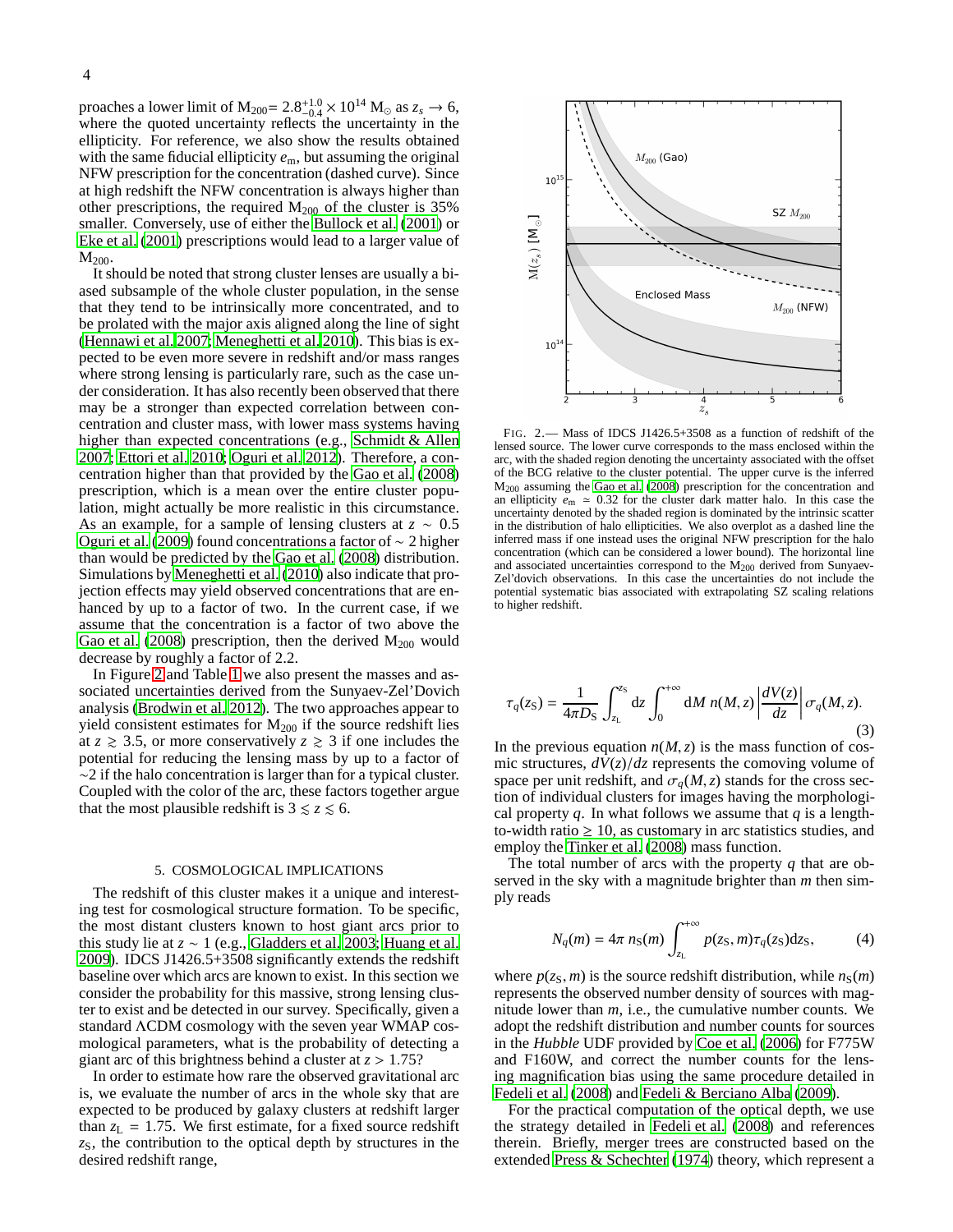

<span id="page-4-0"></span>FIG. 3.— Predicted number of giant arcs over the entire sky as a function of magnitude in F775W and F160W for clusters at  $z > 1.75$ . The points correspond to the results from our simulations, while the curves are spline interpolations between the data points. The arrows represent the all-sky lower limits derived from the observed arc in IDCS J1426.5+3508, with the width at the bottom of the arrows corresponding to the photometric uncertainty. We note that finding one arc per 8.82 deg<sup>2</sup> would correspond to  $\sim$  4700 arcs all-sky.

model of the cluster population. A lensing potential ellipticity is assigned to each cluster, extracted from the distribution shown in [Fedeli & Berciano Alba](#page-6-25) [\(2009\)](#page-6-25), and cluster dynamical activity occurring at the knots of the merger trees is suitably modeled. Individual clusters are modeled as NFW profiles with the assigned potential ellipticity, and the concentration is linked to the mass through the [Gao et al. \(2008\)](#page-6-21) prescription for the concentration, consistent with §[4.2.](#page-2-2) We include a lognormal scatter in the concentration with  $\sigma_c = 0.2$ , as in [Fedeli et al. \(2007\)](#page-6-39). Finally, the cluster cross sections for giant arcs are computed using the fast and semi-analytic prescription of [Fedeli et al.](#page-6-40) [\(2006\)](#page-6-40), and the optical depth integrals are approximated by using a Monte-Carlo scheme.

Figure [3](#page-4-0) shows the resulting number of arcs expected across the full sky as a function of magnitude in F775W and F160W. For our observed arc we assume a color correction F775W−F814W≈ 0.0 (AB), consistent with the expected color of a star-forming galaxy at this epoch. For the observed magnitudes we expect to find **no** arcs over the entire sky as bright in F814W as the one we observe and only  $\sim 0.3$  as bright in F160W. Indeed, none are expected within 0.5 magnitudes of the brightness of the arc in F814W. Given that the area of our survey is only 8.82 deg<sup>2</sup> (2 × 10<sup>-4</sup> of the full sky), the detection of an arc is highly implausible. For reference, we test the sensitivity of this result to the redshift of the lensing cluster. Even if one were to consider the entire cluster population at  $z > 1.5$  rather than setting the observed cluster redshift as the minimum permitted redshift, then the expected number of arcs detected remains zero in F814W and ∼ 15 all-sky in F160W. The latter still leaves only a probability of  $2 \times 10^{-3}$  that we would have detected such an arc in this survey. Note that the specific mass of IDCS J1426.5+3508 does not enter into our calculations – we posed the question of how many arcs should be produced by *all* clusters.

At lower redshifts the excess of giant arcs behind clus-

ters relative to predictions has been realized for well over a decade (e.g., [Bartelmann et al. 1998](#page-5-7)) and is known as the arc statistics problem. While significant effort has been devoted to reconcile the observations with improved models that incorporate more detailed physics and improved constraints on the source redshift distribution (e.g., [Bartelmann et al. 2003](#page-5-8); [Wambsganss et al. 2004;](#page-6-41) [Dalal et al.](#page-6-42) [2004;](#page-6-42) [Li et al. 2006](#page-6-43); [Fedeli et al. 2008;](#page-6-37) [Wambsganss et al.](#page-6-44) [2008;](#page-6-44) [D'Aloisio & Natarajan 2011\)](#page-6-45), the issue is not wholly resolved (e.g., [Meneghetti et al. 2011\)](#page-6-46). The current cluster greatly exacerbates the situation – this arc simply *should not exist*.

It is interesting to break down the above calculation of the number of arcs (Equation [4\)](#page-3-2) to ascertain the dominant factor that drives the expected number of arcs to zero. The two fundamental physical quantities that determine the total number of arcs are the total lensing optical depth of all clusters and the number density of background sources to be lensed.

The lensing optical depth depends upon the products of the cluster mass function and the lensing efficiency of individual clusters, which is a strong function of cluster mass. An obvious explanation would be if IDCS J1426.5+3508 exceeds the mass of clusters expected to exist in a ΛCDM universe at this redshift. If lensing requires reaching a critical mass threshold that is exceeded in reality but not in our model, then the observed number of arcs would clearly exceed expectations. In that case, a plausible solution would be to invoke non-Gaussianity to enhance the number of extremely massive clusters. It is however argued in [Brodwin et al. \(2012\)](#page-5-1) that IDCS J1426.5+3508 is consistent with ΛCDM, indicating that invoking non-Gaussianity is not necessarily the appropriate solution.

A more subtle solution would be if the lensing crosssections of individual clusters systematically exceed the calculated theoretical cross-sections. There is evidence that this lensing efficiency is indeed systematically underestimated. Several papers have argued that including the impact of baryonic contraction can raise the lensing crosssection by between 25% and a factor of two [\(Li et al. 2006](#page-6-43); [Wambsganss et al. 2008\)](#page-6-44). [Meneghetti et al. \(2011](#page-6-46)) also find that simulated clusters produce  $\sim$  50% fewer arcs than X-ray clusters at  $z \approx 0.5 - 0.7$ . While these corrections work in the proper direction, it appears that even if one imposes reasonable physical tweaks to account for the impact of baryonic infall on the density profile, the change remains insufficient to account for the arc in IDCS J1426.5+3508. Moreover, as demonstrated by [Mead et al. \(2010\)](#page-6-47), inclusion of AGN feedback acts to counteract the impact of baryonic infall, resulting in a smaller enhancement to the cross-section. Even ignoring the mitigating effect of feedback, the discrepancy is simply too large. Specifically, doubling the predicted number of arcs would imply ∼ 1 arc *all-sky* with the observed F160W magnitude, and would still imply none with the observed F775W magnitude.

Another means of boosting the effective cross-section for an individual system is via the presence of additional structures along the line of sight. [Puchwein & Hilbert \(2009\)](#page-6-48) used the Millenium simulations to quantify the impact of such secondary structures. These authors found that the typical impact is to enhance the cross section by  $10 - 25\%$ , with enhancements of 50% not uncommon for individual systems. Again, this factor alone is insufficient to explain the discrepancy.

The final factor that can drive the prediction of zero arcs is underestimation of the surface density of galaxies sufficiently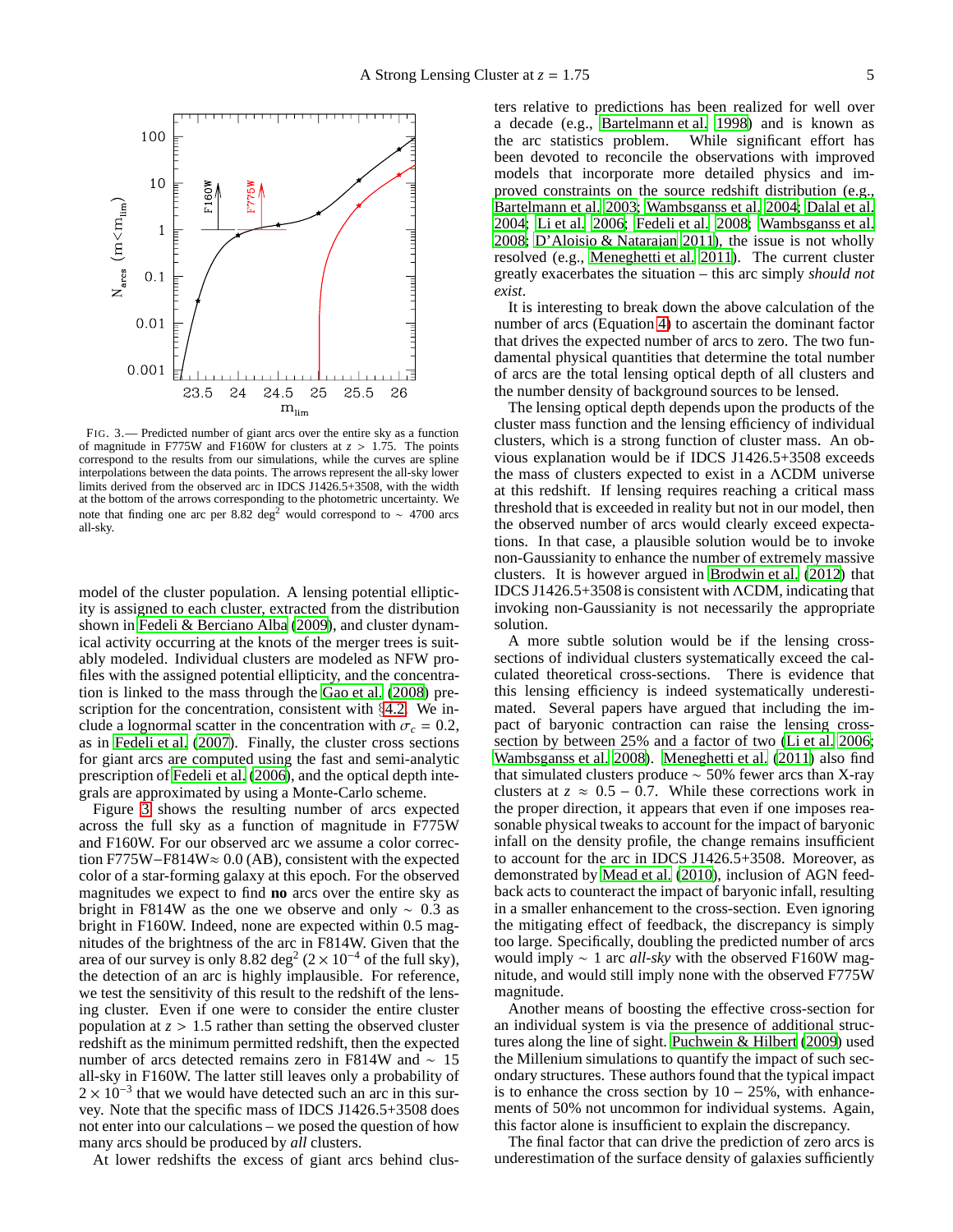<span id="page-5-6"></span>TABLE 1. DERIVED MASSES FOR IDCS J1426.5+3508

| Method  | Radius    | Mass ( $10^{14}$ M <sub>o</sub> )  |
|---------|-----------|------------------------------------|
| Lensing | $125$ kpc | $> 0.69 \pm 0.03$                  |
| Lensing | $r_{200}$ | $> 2.8^{+1.0}_{-0.4}$<br>2.6 ± 0.7 |
| SZ.     | $r_{500}$ |                                    |
| SZ.     | $r_{200}$ | $41 + 11$                          |

NOTE. — The lensing limiting masses correspond to the maximum possible source redshift,  $z_s = 6$ . Both  $M_{200}$  masses presume a concentration consistent with the [Gao et al. \(2008](#page-6-21)) relation. If the projected concentration is a factor of two higher then the lensing and SZ masses drop by factors of 2.1 and 1.2, respectively. As noted in the text,  $r_{500}$  and  $r_{200}$  are defined relative to critical density.

bright to yield a source similar to the observed arc after magnification by the cluster potential. One concern here is that we have used results from the UDF to inform our redshift distribution for background sources, yet this region is sufficiently small that cosmic variance is a concern. As an alternate test, we also try an analytic prescription for the background number counts based upon the  $z \sim 3$  luminosity function of [Reddy et al. \(2008](#page-6-49)) to model the background distribution. We find however that this approach does not qualitatively alter the results of our analysis. It therefore seems unlikely that error in the source distribution is the origin of the discrepancy.

We therefore identify no obvious physical solution to explain the existence of this arc, though exceptionally high concentrations seems like the most promising avenue to explore. Finally, a last possible solution would be if the observed source is not a background arc. Given the combination of color, curvature, *l*/*w*, and lack of color variation, this possibility also seems unlikely.

# 6. CONCLUSIONS

<span id="page-5-2"></span>We have presented evidence for the existence of a giant arc behind the massive galaxy cluster IDCS J1426.5+3508 at  $z = 1.75$ . This unique system constitutes the highest redshift cluster known to host a giant arc. From the strong lensing we derive an enclosed lensing mass within the central 125 kpc of  $M_a > 6.9 \pm 0.3 \times 10^{13}$  M<sub>o</sub>, which is comparable to (or exceeds) the *total* masses of most other known clusters at *z* > 1.5, confirming that IDCS J1426.5+3508 is an exceptionally massive cluster at this epoch. Having derived the enclosed mass, we next provide a comparison with the Sunyaev-Zel'Dovichderived value of  $M<sub>200</sub>$  from [Brodwin et al.](#page-5-1) [\(2012\)](#page-5-1). We find that the two are consistent if the arc lies at  $z \geq 3$ , and derive a lower bound on the mass of  $M_{200} > 2.8 \times 10^{14}$  M<sub>☉</sub>.

Finally, we investigate the cosmological implications of this system. The greatest challenge posed by this cluster is explaining the existence of the giant arc at all. In §[5](#page-3-0) we demonstrate that under realistic assumptions for the lensing crosssection, cluster mass function, and background galaxy distribution, the total number of giant arcs behind clusters at *z* > 1.75 that are at least as bright as the observed arc is zero in F814W and  $< 1$  in F160W. Very simply, the arc we have discovered behind IDCS J1426.5+3508 is not predicted to exist. If one considers an ensemble of lensing clusters extending to somewhat lower redshift,  $z > 1.5$ , the tension with theoretical expectations decreases slightly for F160W, but in F814W the number of predicted arcs remains zero. We briefly discuss possible explanations for this discrepancy, but find no obvious solution. A tendency of higher concentrations in observed clusters than simulated systems has the greatest potential to decrease the disparity, but is unlikely to be sufficient to reconcile theoretical models for arc statistics with the existence of a lensing cluster at  $z = 1.75$ .

Looking towards the future, a statistical sample of the most massive clusters in the Universe at  $z = 1 - 2$  will provide the means with which to ascertain the true frequency of arcs behind high-redshift clusters. Much as the frequency of strong lensing clusters at  $z = 0.5 - 1$  was a surprise a decade ago, it appears that this higher redshift regime is poised to yield further unexpected discoveries.

The authors thank the anonymous referee for suggestions that improved the quality of this paper. We are also grateful to Gemini Observatory for allocating Director's Discretationary time to obtain a redshift for the giant arc. We appreciate the support provided by Nancy Levenson and the rest of the Gemini staff for this project. Gemini Observatory is operated by the Association of Universities for Research in Astronomy, Inc., under a cooperative agreement with the NSF on behalf of the Gemini partnership: the National Science Foundation (United States), the Science and Technology Facilities Council (United Kingdom), the National Research Council (Canada), CONICYT (Chile), the Australian Research Council (Australia), Ministério da Ciência, Tecnologia e Inovação (Brazil) and Ministerio de Ciencia, Tecnología e Innovación Productiva (Argentina). This work is based in part on data obtained at the W. M. Keck Observatory, which is operated as a scientific partnership among the California Institute of Technology, the University of California and the National Aeronautics and Space Administration. Support for this research was provided by NASA through HST GO programs 11663 and 12203. AHG thanks Marusa Bradač for a useful discussion about the arc, and also acknowledges support from the National Science Foundation through grant AST-0708490. The work by SAS at LLNL was performed under the auspices of the U. S. Department of Energy under Contract No. W-7405-ENG-48, and support for MB was provided by the W. M. Keck Foundation. The work of PRME and DS was carried out at Jet Propulsion Laboratory, California Institute of Technology, under a contract with NASA. The research activities of AD are supported by NOAO, which is operated by the Association of Universities for Research in Astronomy (AURA) under a cooperative agreement with the National Science Foundation.

#### **REFERENCES**

<span id="page-5-0"></span>Ashby, M. L. N., Stern, D., Brodwin, M., Griffith, R., Eisenhardt, P., Kozłowski, S., Kochanek, C. S., Bock, J. J., Borys, C., Brand, K., Brown, M. J. I., Cool, R., Cooray, A., Croft, S., Dey, A., Eisenstein, D., Gonzalez,<br>A. H., Gorjian, V., Grogin, N. A., Ivison, R. J., Jacob, J., Jannuzi, B. T.,<br>Mainzer, A., Moustakas, L. A., Röttgering, H. J. A., Seymour, N., S S. P., & Wright, E. L. 2009, ApJ, 701, 428

<span id="page-5-5"></span>Bartelmann, M. 1995, A&A, 299, 11

- <span id="page-5-7"></span>Bartelmann, M., Huss, A., Colberg, J. M., Jenkins, A., & Pearce, F. R. 1998, A&A, 330, 1
- <span id="page-5-8"></span>Bartelmann, M., Meneghetti, M., Perrotta, F., Baccigalupi, C., & Moscardini, L. 2003, A&A, 409, 449
- Bertin, E. & Arnouts, S. 1996, A&AS, 117, 393
- <span id="page-5-4"></span><span id="page-5-3"></span><span id="page-5-1"></span>Brodwin, M., Gonzalez, A. H., Stanford, S. A., Stern, D., Dey, A., Zeimann, G., Eisenhardt, P. R., Mancone, C., Plagge, T., & Carlstrom, J. 2012, ApJ Bruzual, G. & Charlot, S. 2003, MNRAS, 344, 1000